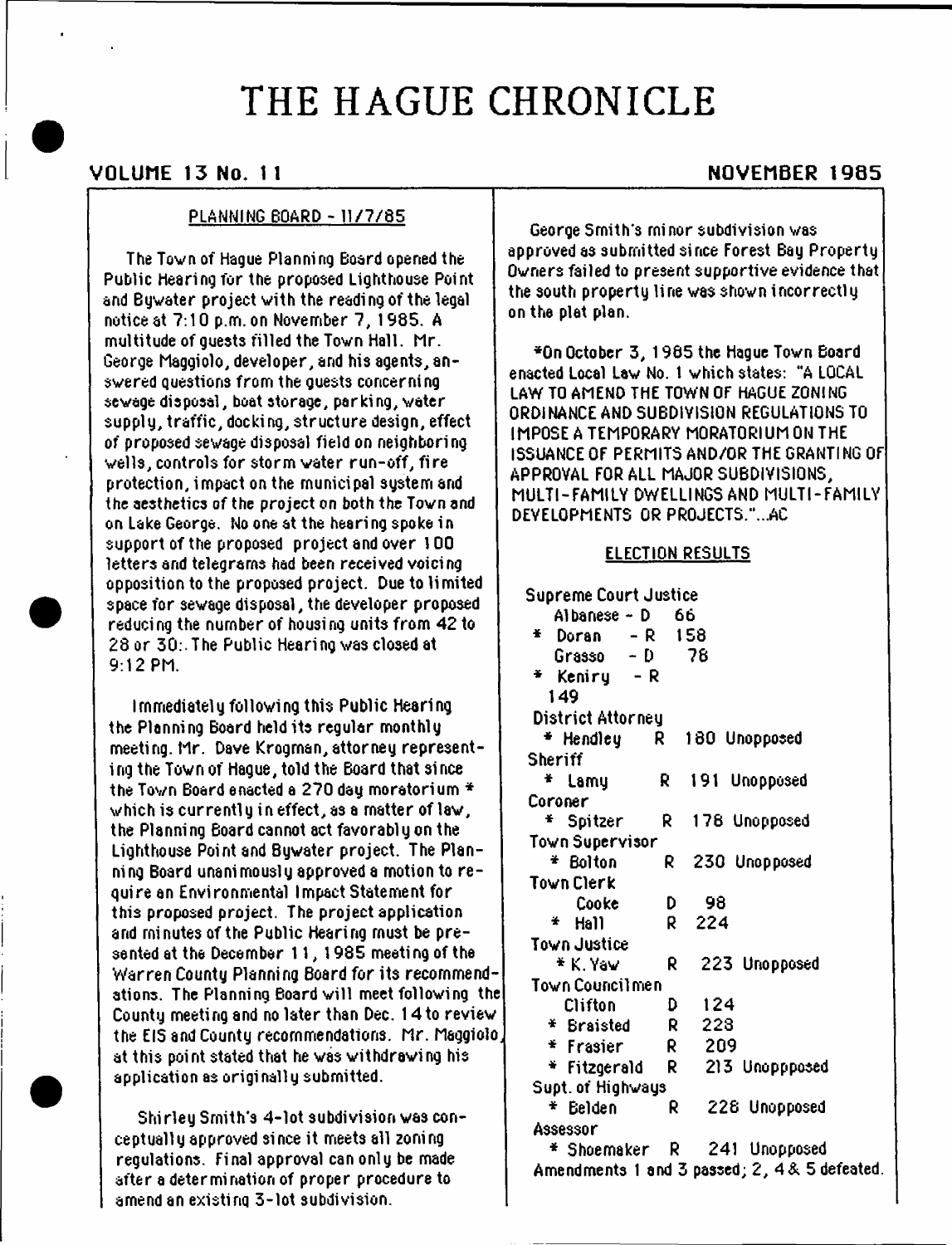$-2-$ 

The Hague Chronicle recently received a copy of the following letter addressed to Mr. Richard Bolton, Supervisor:

#### Dear Mr. Bolton:

I would like to bri ng to the attention of the Town Board the intolerable situation that exists in the rear of the Laundromat in the Village of Hague. This serious health problem with potentially disastrous consequences, t believe, has been brought to the Board's attention numerous times in the past. The problem has to be addressed, it simply will not go away.

The septic system which was originally in stalled to handle the washing of bottles at the milk plant, was never designed to handle a commercial laundry and several apartments. As far as I know, the system has not been upgraded to handle the large increase in effluent, the detergents and other chemicals used in the laundering process. The problem was vividly illustrated early in September when amounts of foul smelli ng liquid e.ntered the cellar of the Guarnieri house next door to the laundromat. As a consequence of this discharge, as well as those from others, the brook running behind the Beachside and flowing into Lake George is literally an open sewer.

I have a well from which I draw my drinking water. I am concerned about the real possibility that seepage from these inadequate systems will reach my drinking supply and pollute it. Daily papers are full of stories of polluted veils and people becoming exposed to toxic substances through their drinking water.

I have two other concerns. One is the Donald Graser repair shop. It is unsightly with several vehicles in various state of repairs parked In front of it. The additives, the paints, and the other chemicals that are spilled in the repairing process eventually find their way to the Lake. The other concern is with a gasoline storage tank buried on this property. Steel tanks have a finite life expectancy and leaks are inevitable after a number of years. Sooner or later any gasoline in this tank, too, will find its way to the Lake.

I would ask that the Town Board review the situations I have discussed and that they take appropriate action leading to a remedy which will! safeguard the health of its citizens, restore the esthetics of the area and protect Lake George on which we depend for so much.

Sincerely, /s/Rudolph Meola

# NEW BUSINESSES IN TOWN

Just in time for your Christmas shopping pleasure, ROSIE'S POSIES, owned and operated by Rose Serdirisky will be opening with a full line of silk and dried flowers, artificial plants and trees and wicker pieces.

ROSIE'S POSIES is located on the first floor of the newly renovated "Burt Block", the large red building beside the Hague Firehouse. Mrs. Serdinsky will be doing the floral arrangements for the upcoming holiday fashion show on Nov. 24 sponsored by the Tlconderogs Chamber of Commerce. She will be available for home. demonstration parties, held either in homes or in the store. "MOSTLY WICKER" is supplying the wicker in the store.

SERDINSKY TAXIDERMY, owned and operated by Michael Serdinsky, the other half of this talented two-some, is located in the same shop. As an opening promotion Michael will stuff free of charge the head of the largest deer shot in this area. He has many animals on display in his shop.

Both Michael and Rose w ill be happy to welcome you at their new shop on Route 8.

#### **YETERANS**

At the Hague Baptist Church on Sunday, Nov. 10, it was suggested that all veterans i n attendance be recognized. Amazingly enough, in a small congregation in mid-November, there were four female veterans of World War II in attendance. They included Connie Glenn, Arrny Nurse Corps, Dottie Henry, WAC, Betty McGuirt Army Nurse Corps, and Ruth Woods, Marine . Corps, In celebration of the 210th birthday of the Marine Corps and Veterans Day, Ruth Woods, church organist, wore her uniform...djh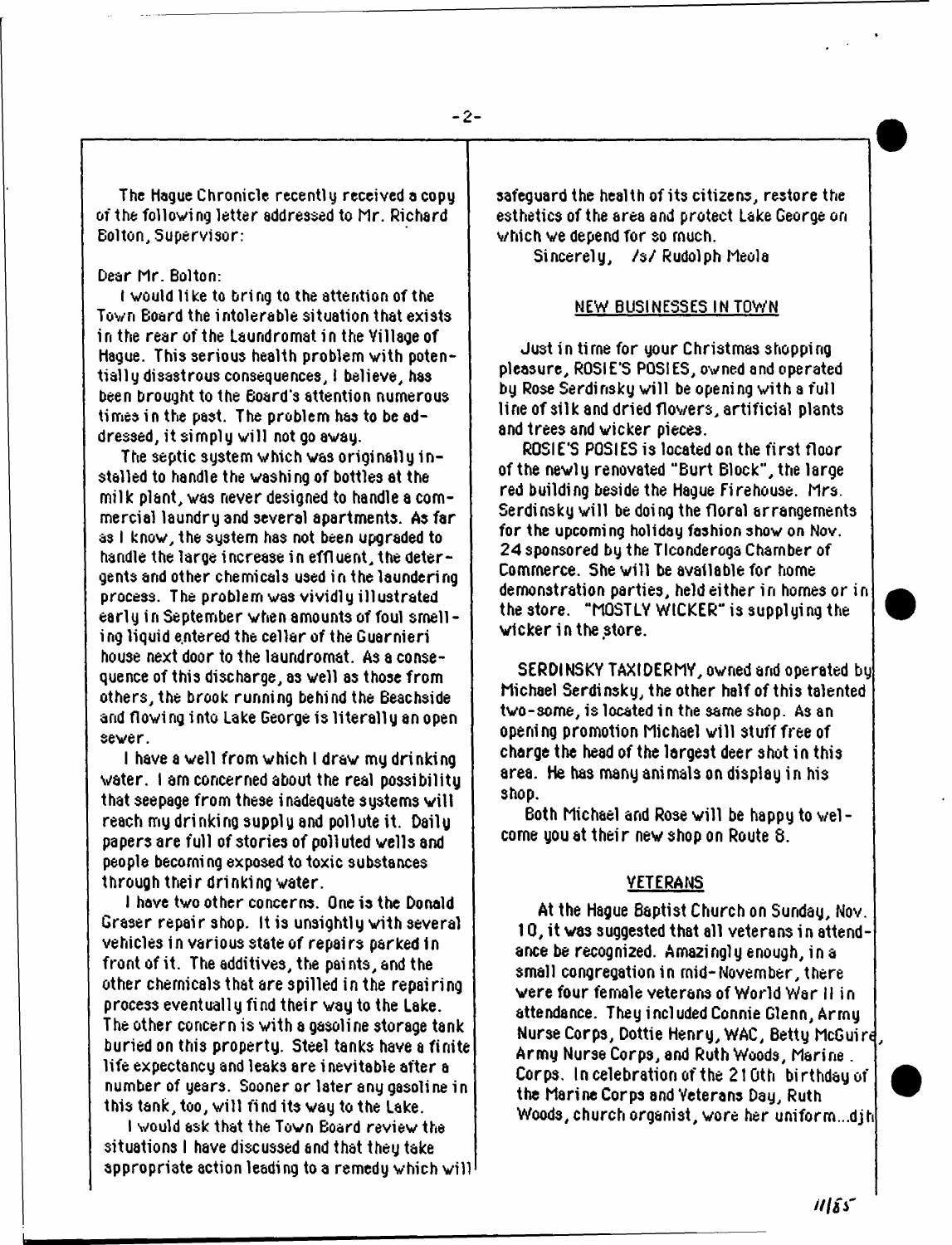# $-3-$

# TOWN BOARD

October 22 was the date of a special Town Board meeting held to provide a public hearing on Ordinance 1 3 known as the Vvaltonian Island Drdi nance. Supervisor Eolton also held an informal discussion on the prelim inary budget for 1986.

a special Town Board budget meeTing was held on Movemoer i a t which 11 me tne pre 1 i mi nar y budget for 1 986 was accepted as a working budget.

At the November 1 2 meeting of the Board there were communications on the following items: Our equalization rate has decreased again this year to 47.72; Municipal reforms on liability insurance are up for vote in the state Senate and House; a lletter was read from Rudolph Meola about sewage. problem in his area - Board to take action (letter can be read in its entirety on page2 this issue.

Department of Transportation has put out bids for 5.5 rniles of repaving on Rt. 8 from the Palisades to North Pond. Guard rails w ill be included.

it was noted that 1 1 5 letters, 2 telegrams and many phone calls, all from property owners, unanimously opposed the proposed 42 condominium® proposed for Hague.

In new business, an amendment has been made to the Employee's Guide which stated that parttime operators w ill be paid \$6.00 per hour with no be nefi ts. I n t he f ut ure t hese deci sions wi 11 be made annually while the town budget is being prepared.

#### 20Hi MG BOARD OF APPEALS

I Immediately preceding the monthly ZBA meet- $\mathfrak{\mathop{p}}$ ng on Oct. 24, an organizational meeting of the ithree - ooard committee (Planning, Zoning, Town) took place. Fred LaPann is chairman. Regular  $\mathrm{bi}$  - monthi y meeti ngs are pianned.

At the regular meeting, following the above, no variance requests were presented. Tom James, [. hai r ma n, had recei ved two I ette rs . I n res po nse to the letter trom Lake George Association, the  $\mathbb E$ BA said the permit for Arcady Bay was permissable under tne grandfather clause. The response to APA re: deck variances granted were in effect because the 30-day review period had elapsed.

The Board also discussed their position on the u pd a t i ng o f *2* o ni rig r e g u 1 a ti o ns fo r t he t ow ri.

#### HAGUE SANITARY LANDFILL WILL SE CLOSED

on November 28, December 24 and 25, January 1 and 2.

#### ICY ROADWAYS?

Sand is being offered to Haque residents again this year. Please call Town Garsge, 543-6500 between 6 AM and 2:30 PM for further j information.

#### THE COLOR OF LATE FALL

Gone, the brilliant red of October's bright crimson maple. Gone, too, the shimmering yellow of the sil ken willow. A1 most gone, the burst of bright gold dancing down white birch, s ilv 'ry ash, quaking aspen - - this shock of "gold-leaf" on leaf in high Autumn.

Gone, the soft rose-red of some maples, rosebl ushed 1i ke a summer dawn. Gone, too, that blend of red, gold, green some leaves take on - on one tree - - like the spill from a painter's palette! Gone, too, the fieru red of oak like copper burnished, molten, in the coppersmith's  $f$ iring - $j$ ar.

Gone, the dazzling hillsides' glimmering shades of green, gold, red - - last month a soft furze, a painting by an Impressionist.

Now car peting the woods, a muted Persian. rug, mingled rusts, blanched golds, reds not 10ud-spoken, quiet, dying crimsons. Pink-gola pine needles edge lanes and roads, delineating curve or straight line, again like a painter's picture to mark the way, the path to walk.

Still with us, the oak's copper, now rust and brown; the red ot sumac, stubborn, drying, fighting to hold on to add a color to our Winter. And, the stalwart green of cedar, hemlock, pine stands forth on hill, woods, lake side to enchant us thru\* all seasons....B DG

#### A VIEW OF LAKE GEORGE--

In NYC! In NYC? Yes, the beautiful paintings hi John F rede rick Kensett now on ex hi bit at the Metropolitan Museum of Art through Jan. 1 9. Severe sketches of Lake George scenes and oils, as well as the stunning large oil showing the Narrows, Shelving Rock arid Black Mountain - this in the permanent collection.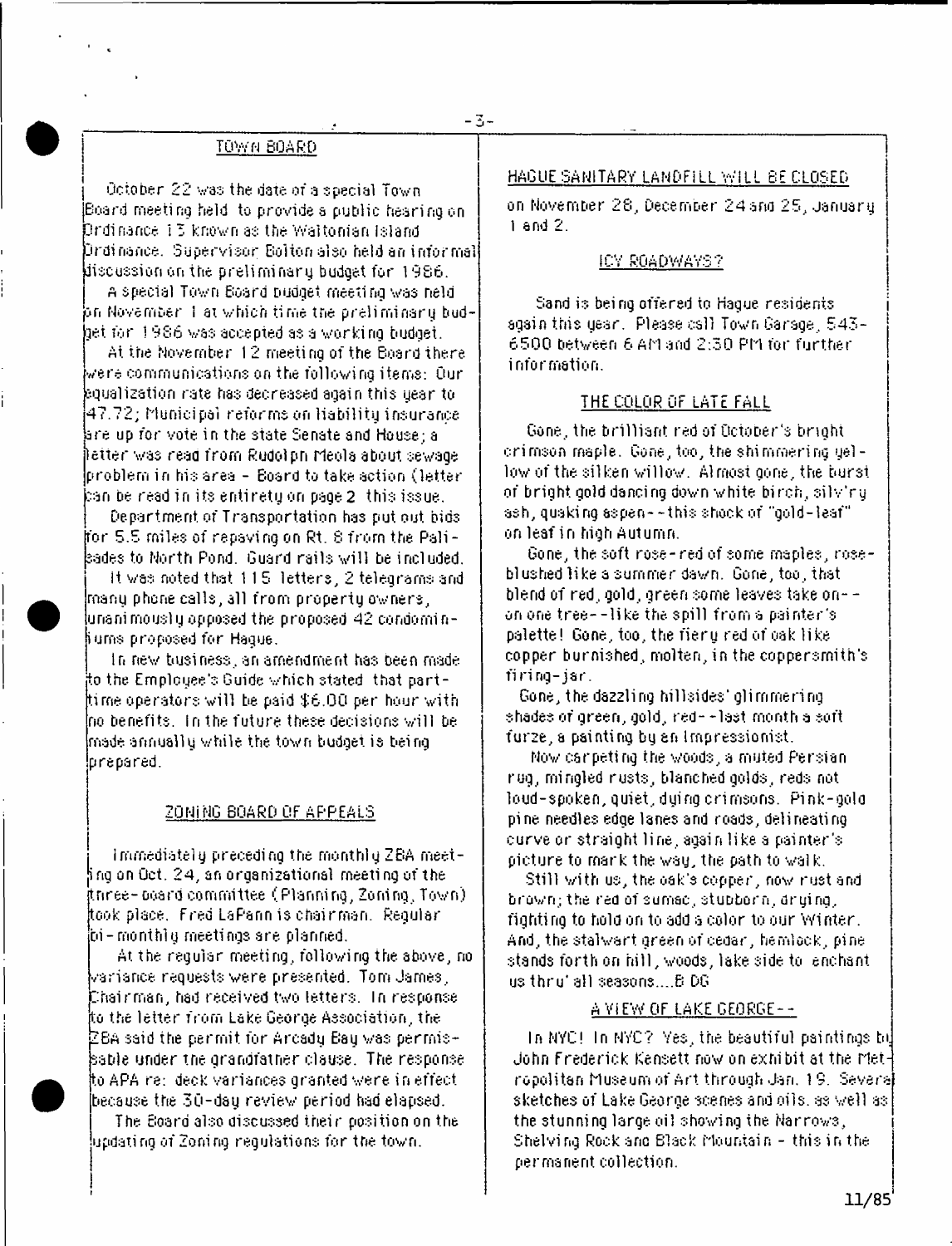# WILLY C'S OCT/NOV. WEATHER NOTES

October proved to be a good month. Hiqh temperatures in the 6G's and 70's. Lows in the 4G's and 30\*3 popping up toward the end of the month. Rainfall totalled 4.45 inches, hut spread out in a comfortahie manner. Top wi nd gust was 33 mph. The leaves have pretty much come down with the exception of the oaks on the lower mountains surrounding the lake. We had a period of no rainfall for about ten days when the leaves were down, thus making the woods very noisy, and quite challenging for those in quest of the white tail deer.

The first four days of November started well, but it has rained every day from the 5th until today, the 1 2th. and more i3 predicted for the rest of the week. Temperatures have definitely cooled down. The highs in the 40's and the low  $50\%$  , yesterday 30 F, the lows in the 3G's and upper 2 O's, probably in the teens in the normally colder spots. The winds of November have begun to blow. Yesterday and the day before they blew steadily out of the northeast in the 20 to 30 mph range with top gusts of 38 mph both days. The good part  $\mathfrak b$ f all of this is that it quiets the woods down. Now all we need to complete the weather picture for the hunters is two to three inches of snow.

We have lost another 1 hr. and 54 min. of daylight from Oct 1 through Nov 1 2th, but the loss rate has begun to slow down. The water temperature at 9:30 AM Nov 1 2 was 52 degrees F, 1 0 degrees lower than a month ago. The air temperature was 37 degrees F.

If you like dark, dreary, cold and grey, as f know you all do, then that's what you're missing if you'n not here. The ducks and the loons seem to be enjoying it, and so does your reporter.

Remember, Thanksgiving is just around the corner. - Enjoy...Willy C

# DEMOCRACY IN ACTION - AN EDITORIAL

On Thursday, November 7 , 1 was privileged to watch Democracy in its best form. A hearing was scheduled to present a condominium project proposed for the center of town. A capacity audience attended this hearing, thanks to the efforts of the Lake George Association, the Hague Chronicle and  $\,\mathsf b$  number of our younger citizens, all of whom helped to make people aware of the fact that a hearing was to be held.

During the hearing one of the beams under the floor cracked with a very loud pop. That really made people sit up and take notice!

The entire hearing was very well run by Fred LaPann, Chairman of the Hague Planning Board. It was very evident that he was in complete control and in hi3 quiet but firm manner kept things moving in a strictly legal and fair way. I was very impressed with the statements made and the questions asked by those in attendance. This was truly a case where the people's voices were heard and considered.

The Town Board received over a hundred letter $\ddagger$ plus telegrams and phone calls prior to the meeting. None were in favor of the proposal. Mr. Bolton and Mr. LaPann read each letter prior to the meeting and took it into consideration. During the hearing the only comments in favor of the proposal were from the developer and his agents.

This is the second time within the past few months that public opinion has made itself known, first, with the rejection of the Survival Games proposal and most recently with the passage of the moratorium. The town officials have responded to those who have voiced their opinions. The people of Hague have spoken. For the most part they are not against development - they just want to be sure it is done in the best interest of the majority of the people. Too many of us have seen what development has done to Lake George Village and Bolton Landing and do not want to follow suit.

We now have a fine group of young rnarrieds and singles who have been around since childhood and are determined to keep Hague the wonderful place it is. Many already have property - others plan to. We commend them for their involvement in the local scene. Many appeared at the hearing, corning long distances to do so. We hope they will continue their interest in all facets of life in Hague.

So let's keep democracy growi ng i n our town. Show your interest, attend meetings when you can and by all means let your voice be heard. You now know it really counts....djh

\*\*\*\*\*\*\*\*\*\*\*\*\*\*\*\*\*\*

Democracy is the recurrent suspicion that more than half of the people are right more than half of the time.

From "The Wild Flag"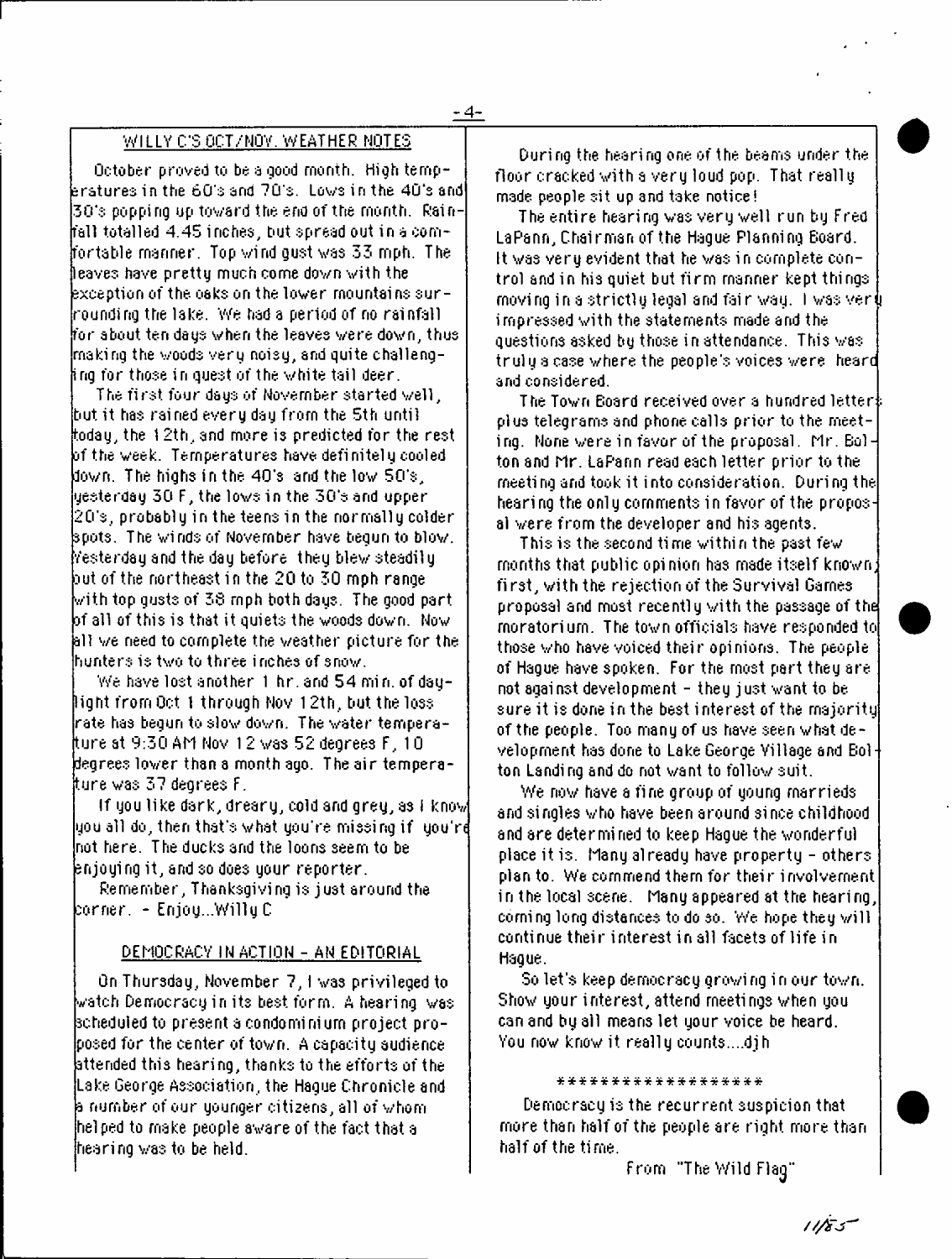# HAGUE FIRE DEPARTMENT

During the month of October the Fire Dept, responded to six fires. There were 12 ambulance runs totalling 414 miles and 95 rnan hours...JS

### FIRST MARKING PERIOD HONOR ROLL

The following Hague students are listed on the honor roll for the first marking period. (List received a few days too late for the Oct issue)

First Honors: CATHERINE MEOLA, LANA ROSS Second Honors: BONITA BELDEN, AMI 6USICK, THOMAS DORSETT, JODI FRASIER, ROBERT GAUTREAU, JEFFREY PLASS, KARA REYNOLDS, JANET ROSS, FRANK SERDINSKY, BONNIE SWINTON. CONGRATULATIONS TO ALL!

# THANKSGIVING SERVICE TO BE HELD

A union Thanksgiving service will be held Wednesday evening November 27 at 7 o'clock in the Hague Wesleyan Church. Rev. Kenneth Morris, Rev. Jack Armes and Rev. Barton Yan Ylietwill be participating. There will be special music An offering will be taken, half of which will go to World Hunger, and the other half to the Clergy Association, who use the funds to distribute food to local needy.

Donations of canned goods for the food bank will be gratefully accepted at this service.

### HAGUE SENIOR CITIZENS

The Senior Citi2ens held their monthly meeting on Oct. 23 and made plans for a trip the following Saturday to Topridge at St. Regis Lake. Lunch at the Hotel Saranac (Paul Smith's College). Lunch was delicious and i nexpensive and the Post camp breathtaking.

Our next meeting will be held Nov. 20 because of the Thanksgiving holiday. After a short rneeti ng an afternoon of games is planned.

We'll see you at  $1:30$  p.m. in the Town Hall.

&...<br>\*\*\*\*\*\*\*\*\*\*\*\*\*\*\*\*\*

Sgt. Steven D. Ross, son of Clara B. Ross, Hague, has completed a U.S. Army primary leadership course while serving with the 3rd Infantry Division in West Germany.

# ILLEGAL DEER SHOT

Donald R. Smith of Rt. 8 was arraigned in Town Court on two charges of taki ng two deer with horns less than three in.

The defendant made a plea of guilty, and was fined \$1,000 plus \$60 surcharge on each count. ...Harvey Yaw, Justice

#### AMERICAN LEGION

A delegation from American Legion Post 1538, including our Post color bearers, participated in the impressive and touching ceremonies at the dedication of the Yietnam Veterans Memorial on November 2 at Adirondack Community College. The black granite monument, based on the concept of the National Memorial in Washington, includes the names of 55 servicemen from Essex, Warren, and Washington Counties killed or missing in Vietnam, one of whom was Lynn Whitford, son of Post member Cecil Whitford, who was among the honored guests at the long overdue occasion.

The next regular meeting of Hague Post will be conducted at the Legion Home on Wednesday, December 4at 7:30 PM, at which time final plans will be completed for the annual Legion Christmas party scheduled for Saturday, December 14. Paid membership for 1986 presently stands at 59, 123% of our fi nal total for 1985, best i n Warren County. Refreshments will be served following the meeting.... BAC

#### ZONING COMMITTEE IN FULL SWING

Twice monthly a committee made up of repre $\dagger$ sentatives from the Town Board, Planning Board and Zoning Board of Appeals meet to discuss the revision of some of the town's 2oning ordinances They welcome your written comments and suggestions for changes.

When definite changes are presented, the Town Board will hold public hearings for the purpose of presenti ng the changes to the public for their comments and opinions.

\*\*\*\*\*\*\*\*\*\*\*\*\*\*\*\*\*\* Just about ttie time you make both ends meet, someone comes along and moves the middle.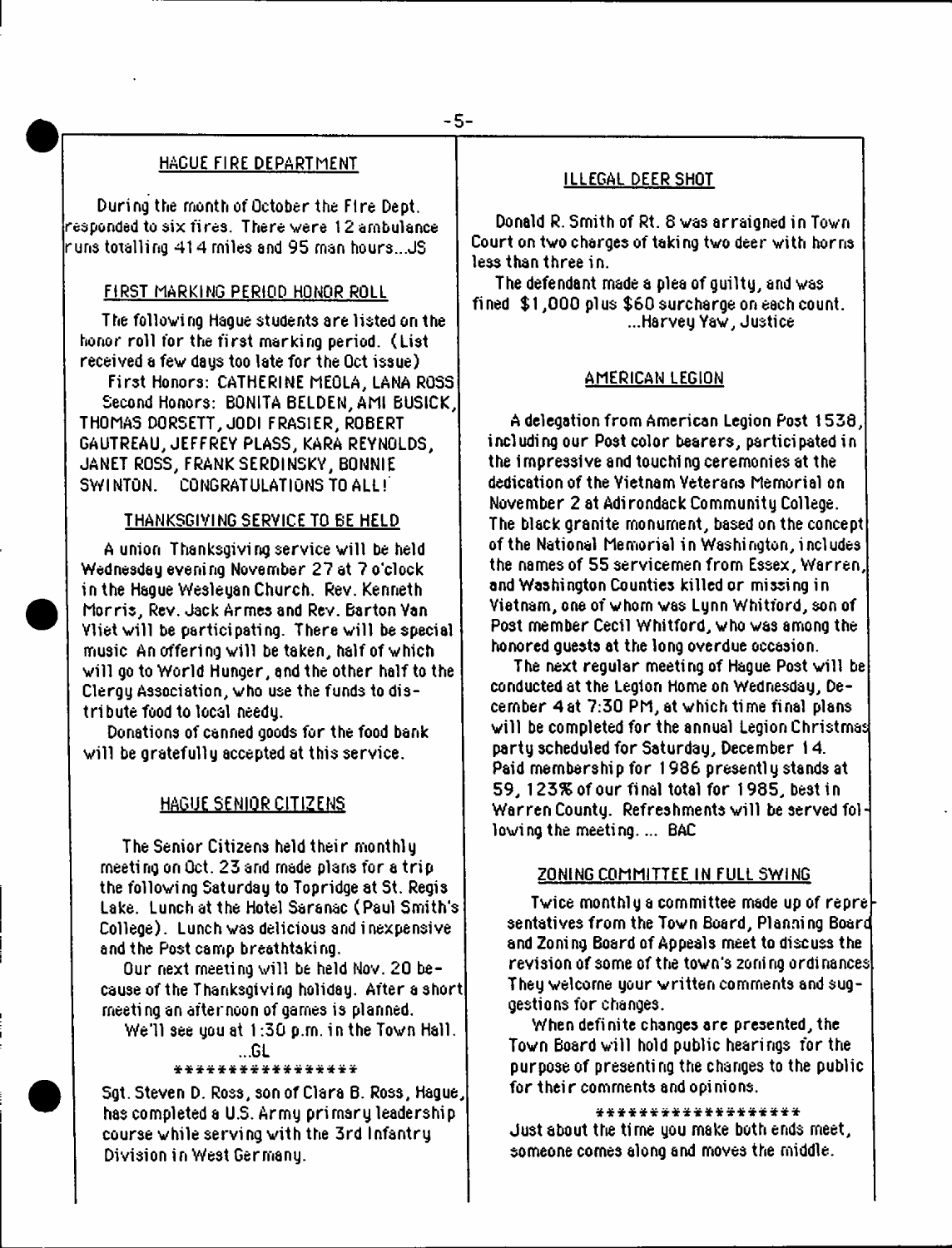- **6**-

#### **TINY TIM CHRISTMAS WISH PROGRAM**

Citizens of Hague, Putnarn and Ticonderoga have gotten together to collect items and money to give ito children and the elderly who would otherwise. not have anything at holiday time. The Hague Town Hall is a drop oft point for any children's clothing (in new or like-new condition), toys, games, hooks and outerwear for older people.

The deadline for applying for this service is December 7. Application forms to be filled in by those who would like to recommend themselves or others rnay be had by calling Mrs. Peter Plass, 543-6685. who is a volunteer contact in Hague. Canned goods and baskets will be most welcome, for those wno would like to contribute money, please make check to TINY TIM PROGRAM and mail to Susan Fahey, Streetroad, Ticonderoga, NY 12883. Your gifts will be much appreciated...dh

# FASHION SHOW

November 24-2 o'clock at Doc's on the corner of Montcalm and Champlain Ave. Sponsored by the Chamber of Commerce and Business Association of Ticonderoga. -Entertainment by the Uptown Dancers Fashions by the merchants of Ticonderoga.

The admission charge is \$5.00, including refreshments. The proceeds will be used to buy additional Christmas decorations in Ticonderoga.

#### NEW FOLKS IN TOWN

The following is a listing of recent purchasers **in the town of Hague. Let's make them welcome! William and Doreen Cooney - Rt. 3 Edmund & Beatrice Fallon - Sabbath Day Pt. (Carney) iartin & Geraldine Loughlin-Overbrook Dr .(Fitzgerald) Edward & Mary Collett -off V. SN (Velasko) Cilga Velasko-off W. Rt SN (Garbowski) William Jones - 3 Rt 5N -Sabbath Day Pt (Pucek) Thomas & Joyce Fritz-N. Rt 8 (Phillips) Shirley Floyd - N. Terrace Rd - (Ward) iartin & Ear line Steger - Arcady Errol Blank - Arcady John & Jean Dreyer - Rt 9N Silver Bay (MacDougall) Joseph & Patricia Doyle - Arcady Edwin & Dorothy Doulin - Indian Kettles (Chesky) iorris Strauss & David Ross -Rt 9N, motel (Winne) daul & Barbara Babson - Cape Cod Village (Stone) <icnard Baker - off Rt 9N (Bowen) Donald & Judith Kahl - Arcady (Kunish) Allan & Judith Korot - Hague (Kellish)**

Ronald &. Marie Shatilla - Pine Cove Rd (Dechene) **Charles & Michele Chase - Terrace Rd (Huenink) Henry Karmazin - Dodd Hill Rd -( Hawkins) Edward & Mary Jane Meehan - Arcady Dr. Wesley & Rosemary Pelkey - Indian Kettles (Pohl) Henry L. & Gloria Malloy - Arcady Michael & Rose Serdinsky - Rt 8 Michael & Ann Tobey - Rt. 9N (Jaffee) Edvard & Lois Kcnikowski - Arcady William D. & Carol Puttman - Arcady (Vickers) Henry & Eloise Brannon - Arcady Blanche (singer - Rt 9N (Brinton) Thomas J. McGrath - Rt 5N (Rushby)** Peter & Margaret Schmid - Indian Kettles (Quinones) **James & Joan Demma - Arcady Bruce F. &. Catherine Clark - Over brook Dr. (Fitzgerald) Erwin & Geraldine Siwek - Pine Cove Rd (Stiffler) Pamela Peterson - Rt 9N (Madden) Peter J. & Julia Voll - (Stuhr) James F. & Barbara Rienzi - Rt. 9N (Henry) Paul G. Kasselman - Arcady (Rancourt) Albert A. & Mildred Doyle - N. West Hague R (Warren C ) Roderiok & Mynema Geer - Forrest Bay (Lippincott)** FIRE DEPARTMENT

You will note that the Hague Yol unteer Fire Department has inserted a letter to all of our readers with this issue. The Hague Chronicle would like to go on record as supporting this fund drive. We hope you will read their letter and act upon it.

#### NEW PLANT IN LAKE

Dr. Charles A. Boylen, Director of RPI's Fresh Water Institute, reported to the Lake George Task Force on Nov. 14 than an extremely aggressive weedy plant bearing the common name of Milfoil has been found in the lake at the sheriff's dock in Lake George Village, Huddle Bay, south of Bolton Landing and Dunham Bay on the east side. If the plant seeds next year, in all probability Milfoil wil spread all over the lake. The plant is a navigation and swimming hazard and also causes depletion of oxygen in the water which is harmful to fish.

It is believed that this plant has been introduced into the waters of Lake George via boats that have portions of this weed wrapped around propellers. The nutrients leeching into the lake provide the food for robust growth.

The Lake George Assoc, over the winter will be providing more information on this new threat to the lake...AC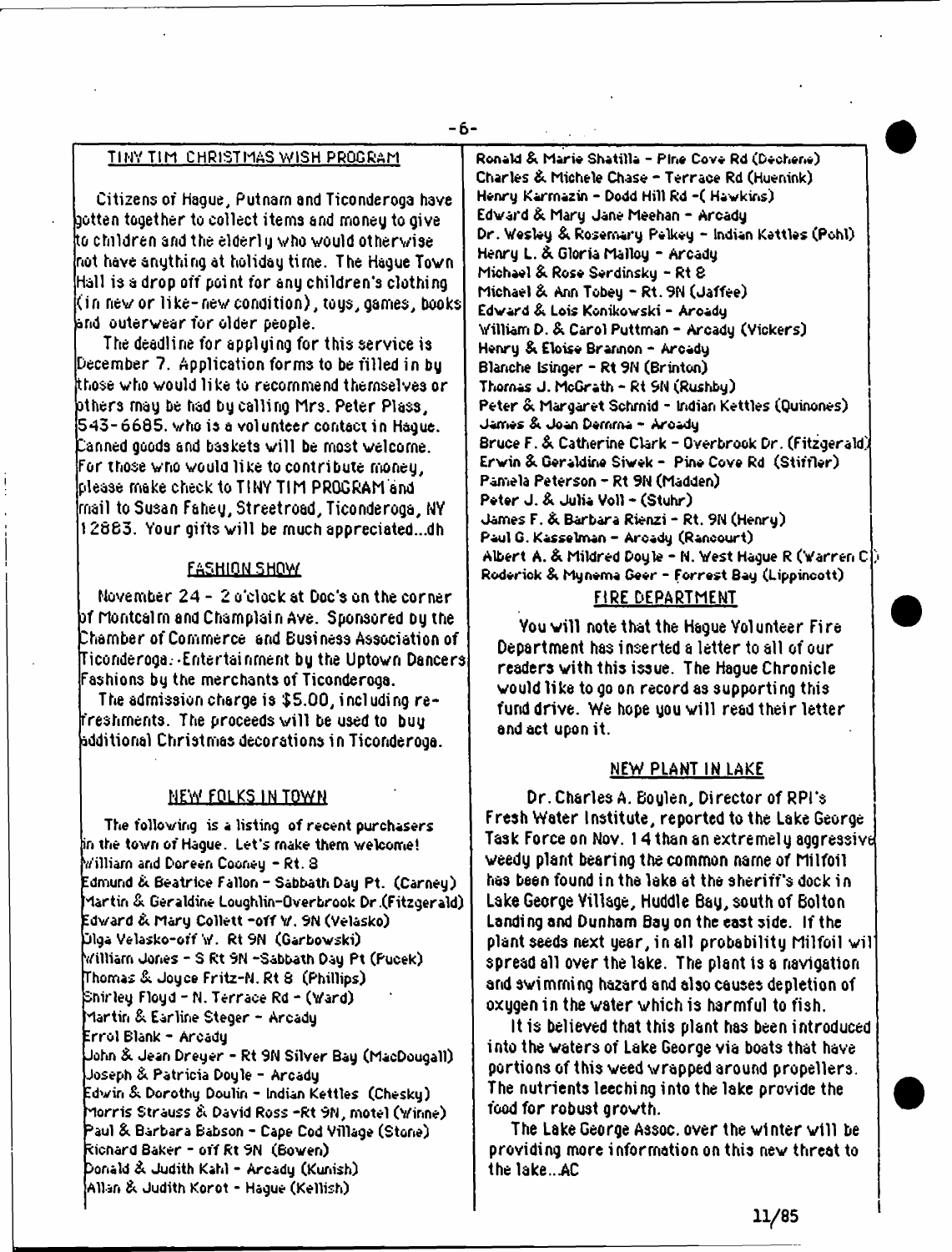# SOUNDINGS

BORN - A boy, Brendon Richard, to Sherrae and Alvin Frasier on October 14in Glens Falls. Grandmothers are Sara Trudeau of Ticonderoga and Ruth Frasier, Hague.

BORN - A boy, James Corscaden, to Seddon and Jim Beaty on October 19. Grandmother is Julia Beaty, Hague.

BORN - A boy, Nathaniel James, to Janet (Armes) and David Hooten, Tifton, GA on October 24. Nathaniel is the 15th grandchild for the Rev. and Mrs. Jack Armes, Split Rock Road (and all under 8!)

MARRIED - Susan Rossi, Holmdel, NJ,to Tim Farinick, son of Diane and George Farinick, Arcady Bay Estates, at Valley View Chapel on September 14. Reception followed under the tent at the home of his parents.

MARRIED - Leona Porter, Gansevoort, native of Hague, and Elwin Monroe of Hague, on October 24 by Justice Harvey Yaw.

DIED - Della M. Bennett, 77, South Bay Village, on November 1, 1985 in Glens Falls Hospital. Mrs. Bennett was a native of Hague. Among the survivors are sisters Mrs. Bernard Denno and Mr3. Beatrice Frasier of Hague.

DIED - Evelyn S. Zeese, 30, Silver Bay, on November 10, 1 985 in Moses Ludington Hospital. She is survived by her husband, Alfred C. Zeese, one son, one daughter, three grandchildren and one great-grandchild.

LANA ROSS, daughter of Mr. & Mrs. Leo Ross, Hague, was second runner-up in Ticonderoga's Junior Miss Pageant. She received a \$ 100 prize and a trophy. For her talent segment Lana, in native costume, did a charming Korean folk dance, which had been passed down through generations in her family.

 $\mathbb H$ t the tenth annual meeting of the Antique and Classic Boat Society, Inc. at Lake Tahoe, CA JOHN C. 61NLEY, Hague, was elected vicepresident of the international organization. CATHY MEOLA, daughter of Mr. Rudolph Meola, Hague, completed a five-week wilderness expedition in the Adirondack Mountains this summer with North Country Community College of Saranac Lake. Course graduates received certification from the Wilderness Education Association, a non-profit, international organization designed to certify and train outdoor leaders.

# CHAMBER OF COMMERCE

On Wednesday, December 11,1 985 at 6:30 PM, the Chamber of Commerce will hold a Christmas dinner meeting at the Beachside.

Please bring a covered dish....Kathy Santaniello

# BAZAAR TIME!!!!

The HAGUE BAPTIST CHURCH will hold their annual BAZAAR AND SILVER TEA on Friday, Nov. 23 from 1 - 4 PM at the church annex on Route 8. There will be handcrafted Christmas ornaments, gifts, plants and white reindeer (elephants) booths.

Those who come early will have a choice of homemade bread, cookies, pies and cakes. Sodium and sugar free items will be available.

People who wish to donate items rnay call Jean Butcher - 543-8808 or Connie Glenn, 543-6197.

ST. MARY'S AUXILIARY will hold their annual bazaar on December 7 from 10 AM to 2 PM at ST. MARY'S SCHOOL. Booths there include crafts, white elephants, new and used toys, cake walk, religious articles and bake sale.

FIRST UNITED METHODIST CHURCH of Ticonderoga, NY w ill hold its annual bazaar on Friday, December 6 from 11AM - 5 PM at the church. Crafts, food table, mitten tree, white elephants. Lunch - clam chowder, vegetable soup assorted sandwiches and dessert - will be served from 11 am to 2 pm. (\$2.75)

A preview of the bazaar is planned for Thurs. Dec. 5 from 6:30 - 9 PM. Refreshments will be served.

\*\*\*\*\*\*\*\*\*\*\*\*\*\*\*\*\*\*\*\*\*\*\*\*\*\*\*\*\* The woods are lovel y, dark and deep, But I have promises to keep, And miles to go before I sleep, And rniles to go before 1 sleep....Robert Frost